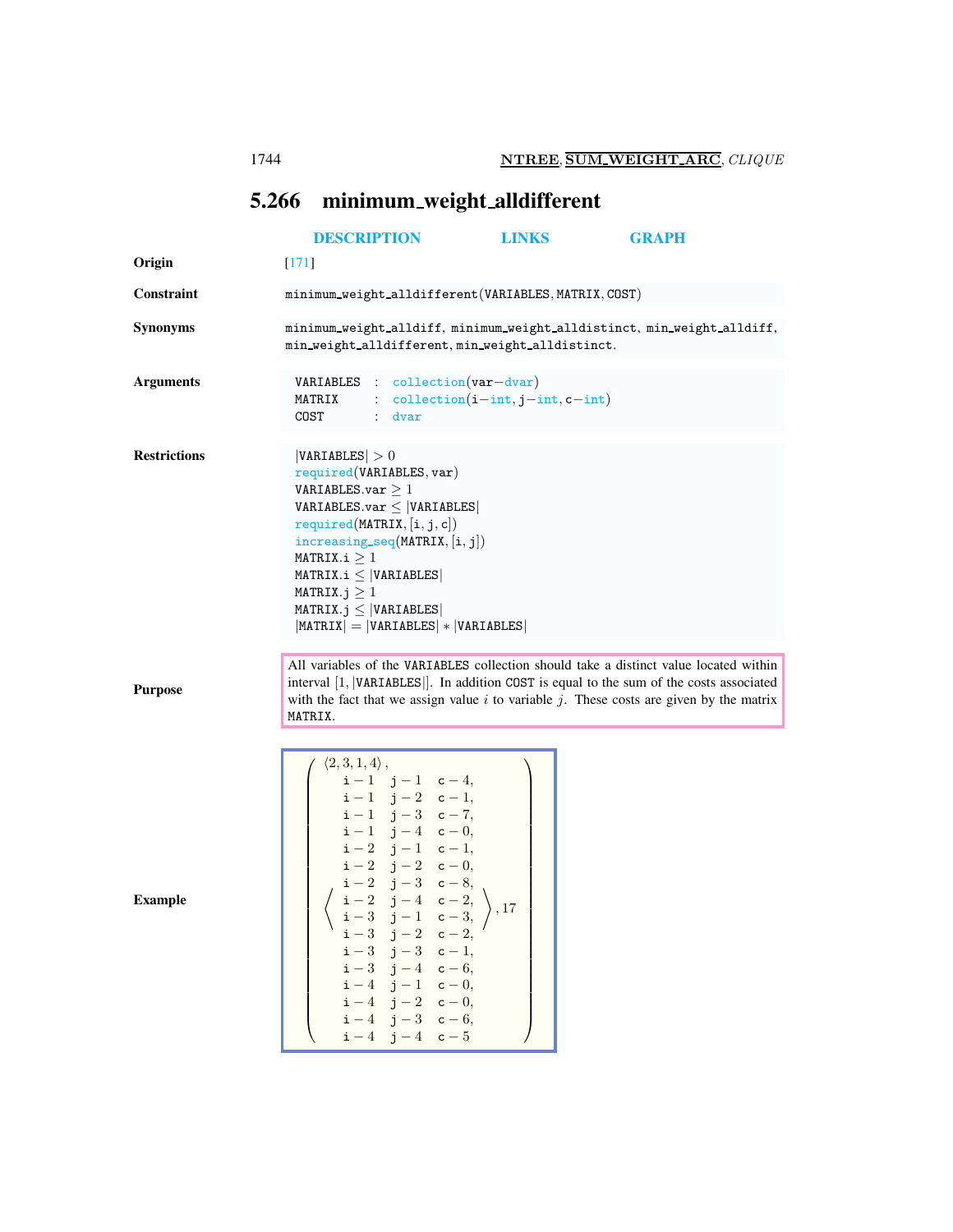The minimum weight alldifferent constraint holds since the cost 17 corresponds to the sum MATRIX $[(1-1)\cdot4+2]$ .c + MATRIX $[(2-1)\cdot4+3]$ .c + MATRIX $[(3-1)\cdot4+1]$ .c +  $\text{MATRIX}[(4-1)\cdot4+4]$ .c = MATRIX[2].c + MATRIX[7].c + MATRIX[9].c + MATRIX[16].c =  $1 + 8 + 3 + 5.$ All solutions Figure [5.569](#page-1-0) gives all solutions to the following non ground instance of the minimum weight alldifferent constraint:  $V_1 \in [2, 4], V_2 \in [2, 3], V_3 \in [1, 6], V_4 \in [2, 5], V_5 \in [2, 3], V_6 \in [1, 6], C \in [0, 25],$ minimum\_weight\_alldifferent $(\langle V_1, V_2, V_3, V_4, V_5, V_6\rangle,$  $\langle 1\ 1\ 5,\ 1\ 2\ 0,\ 1\ 3\ 1,\ 1\ 4\ 1,\ 1\ 5\ 3,\ 1\ 6\ 0,$ 2 1 2, 2 2 7, 2 3 0, 2 4 2, 2 5 5, 2 6 1, 3 1 3, 3 2 3, 3 3 6, 3 4 6, 3 5 0, 3 6 9, 4 1 4, 4 2 3, 4 3 0, 4 4 0, 4 5 0, 4 6 2, 5 1 2, 5 2 0, 5 3 6, 5 4 3, 5 5 7, 5 6 2, 6 1 5, 6 2 4, 6 3 5, 6 4 4, 6 5 5, 6 6 4,  $C$ ).  $\Phi$  ( $\langle 4, 2, 1, 5, 3, 6 \rangle$ , 21)  $\textcircled{2} (\langle 4, 3, 1, 5, 2, 6 \rangle, \; 8)$  $\mathcal{O}(\langle 4, 3, 6, 5, 2, 1 \rangle, 15)$  $\mathbb{O} \left( V_1 \, 5 \, 0 \, 1 \, 1 \, 3 \, 0 \right)$  $21V_2$   $270$   $251$ 3 3 6 6 0 9 V<sup>3</sup>  $V_4$  4 3 0 0 0 2  $V_5$  2 0 6 3 7 2  $V_6$  5 4 5 4 5 4  $\begin{bmatrix} I \\ I \\ I \\ I \\ I \end{bmatrix}$  $\setminus$  $\begin{array}{c} \hline \end{array}$ 1 2 3 4 5 6  $\bigotimes \begin{pmatrix} 1 & 1 & 3 & 0 \\ V_1 & 5 & 0 & 1 & 1 & 3 & 0 \end{pmatrix}$ 8  $V_2$  2 7 0 2 5 1  $V_3$  3 3 6 6 0 9  $V_4$  4 3 0 0 0 2  $V_5$  2 0 6 3 7 2  $V_6$  5 4 5 4 5 4  $\begin{bmatrix} 1 \\ 1 \\ 1 \\ 1 \\ 1 \end{bmatrix}$  $\setminus$  $\overline{\phantom{a}}$ 1 2 3 4 5 6  $\circled{3}$   $\begin{pmatrix} 1 & 1 & 3 & 0 \\ 4 & 5 & 0 & 1 & 1 & 3 \\ 0 & 0 & 0 & 0 & 0 \\ 0 & 0 & 0 & 0 & 0 \\ 0 & 0 & 0 & 0 & 0 \\ 0 & 0 & 0 & 0 & 0 \\ 0 & 0 & 0 & 0 & 0 \\ 0 & 0 & 0 & 0 & 0 \\ 0 & 0 & 0 & 0 & 0 \\ 0 & 0 & 0 & 0 & 0 \\ 0 & 0 & 0 & 0 & 0 \\ 0 & 0 & 0 & 0 & 0 \\ 0 & 0 & 0 & 0 & 0 \\ 0 & 0 & 0 &$  $15V_2$  7 0 2 5 1  $V_3$  3 3 6 6 0 9  $V_4$  4 3 0 0 0 2  $V_5$  2 0 6 3 7 2 5 4 5 4 5 4  $\begin{bmatrix} I \\ I \\ I \\ I \\ I \end{bmatrix}$  $\setminus$   $V_6$  5 1 2 3 4 5 6

> <span id="page-1-0"></span>Figure 5.569: All solutions corresponding to the non ground example of the minimum weight alldifferent constraint of the All solutions slot

| <b>Typical</b>   | VARIABLES  > 1<br>range(MATRIX.c) > 1<br>MATRIX.c > 0                                                                                                                                                                                                       |  |  |  |  |
|------------------|-------------------------------------------------------------------------------------------------------------------------------------------------------------------------------------------------------------------------------------------------------------|--|--|--|--|
| Arg. properties  | Functional dependency: COST determined by VARIABLES and MATRIX.                                                                                                                                                                                             |  |  |  |  |
| <b>Algorithm</b> | The Hungarian method for the assignment problem $[243]$ can be used for evaluating the<br>bounds of the COST variable. A filtering algorithm is described in [377]. It can be used for<br>handling both side of the minimum weight alldifferent constraint: |  |  |  |  |
|                  | • Evaluating a lower bound of the COST variable and pruning the variables of the<br>VARIABLES collection in order to not exceed the maximum value of COST.                                                                                                  |  |  |  |  |
|                  | • Evaluating an upper bound of the COST variable and pruning the variables of the<br>VARIABLES collection in order to not be under the minimum value of COST.                                                                                               |  |  |  |  |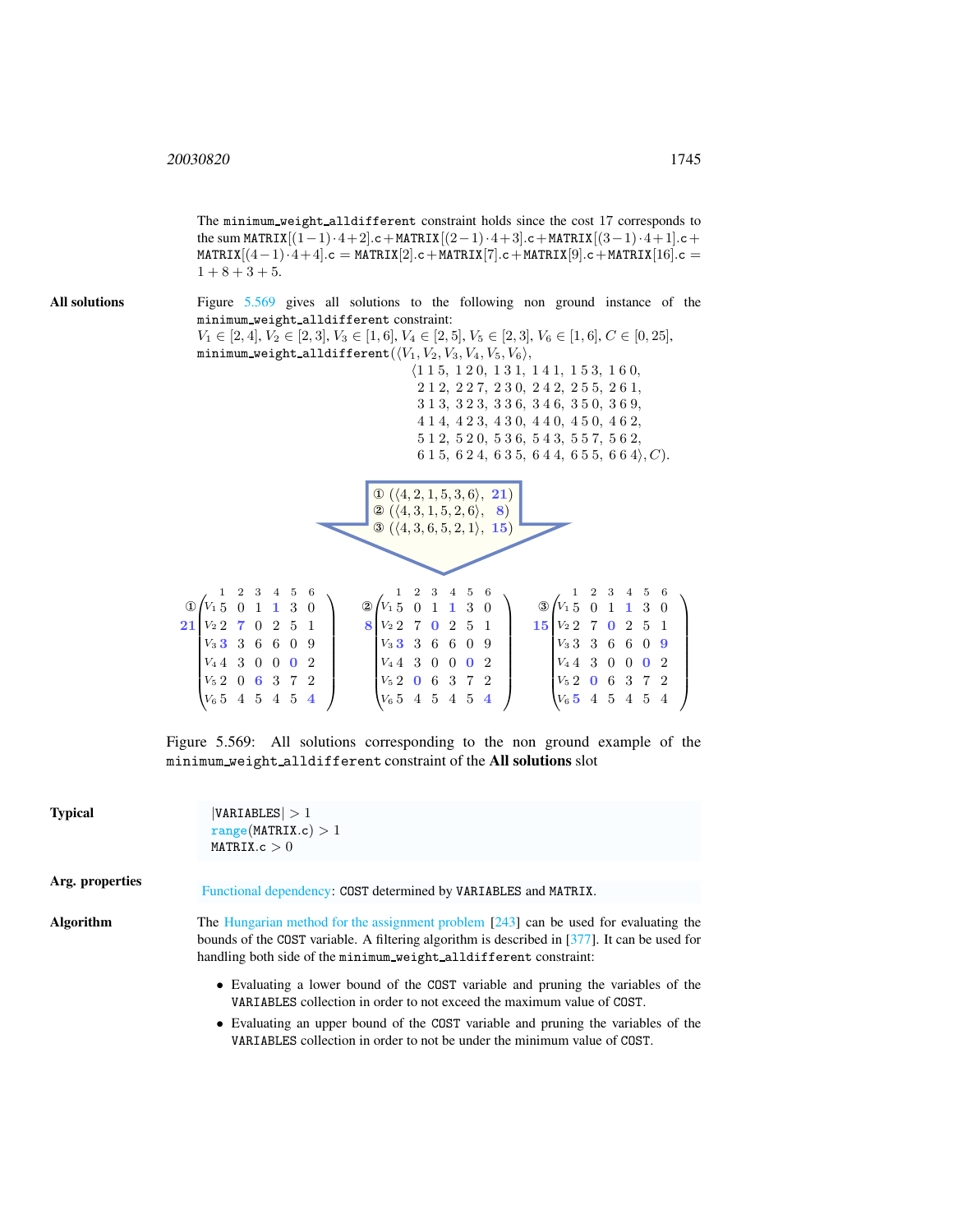<span id="page-2-0"></span>

|                 | 1746                                                                                      |                                                         | NTREE, SUM WEIGHT ARC, CLIQUE                                                                                                                                                       |  |  |
|-----------------|-------------------------------------------------------------------------------------------|---------------------------------------------------------|-------------------------------------------------------------------------------------------------------------------------------------------------------------------------------------|--|--|
| <b>Systems</b>  | all_different                                                                             | in <b>SICStus</b> , all distinct                        | in SICStus.                                                                                                                                                                         |  |  |
| See also        | attached to cost variant: alldifferent.                                                   |                                                         |                                                                                                                                                                                     |  |  |
|                 |                                                                                           | sum_of_weights_of_distinct_values(weighted assignment), | <b>common keyword:</b> global_cardinality_with_costs(cost filtering constraint, weighted assignment),<br>weighted_partial_alldiff (cost filtering constraint, weighted assignment). |  |  |
| <b>Keywords</b> | application area: assignment.                                                             |                                                         |                                                                                                                                                                                     |  |  |
|                 | characteristic of a constraint: core.                                                     |                                                         |                                                                                                                                                                                     |  |  |
|                 | <b>filtering:</b> cost filtering constraint, Hungarian method for the assignment problem. |                                                         |                                                                                                                                                                                     |  |  |
|                 | final graph structure: one_succ.                                                          |                                                         |                                                                                                                                                                                     |  |  |
|                 | <b>modelling:</b> cost matrix, functional dependency.                                     |                                                         |                                                                                                                                                                                     |  |  |
|                 | <b>problems:</b> weighted assignment.                                                     |                                                         |                                                                                                                                                                                     |  |  |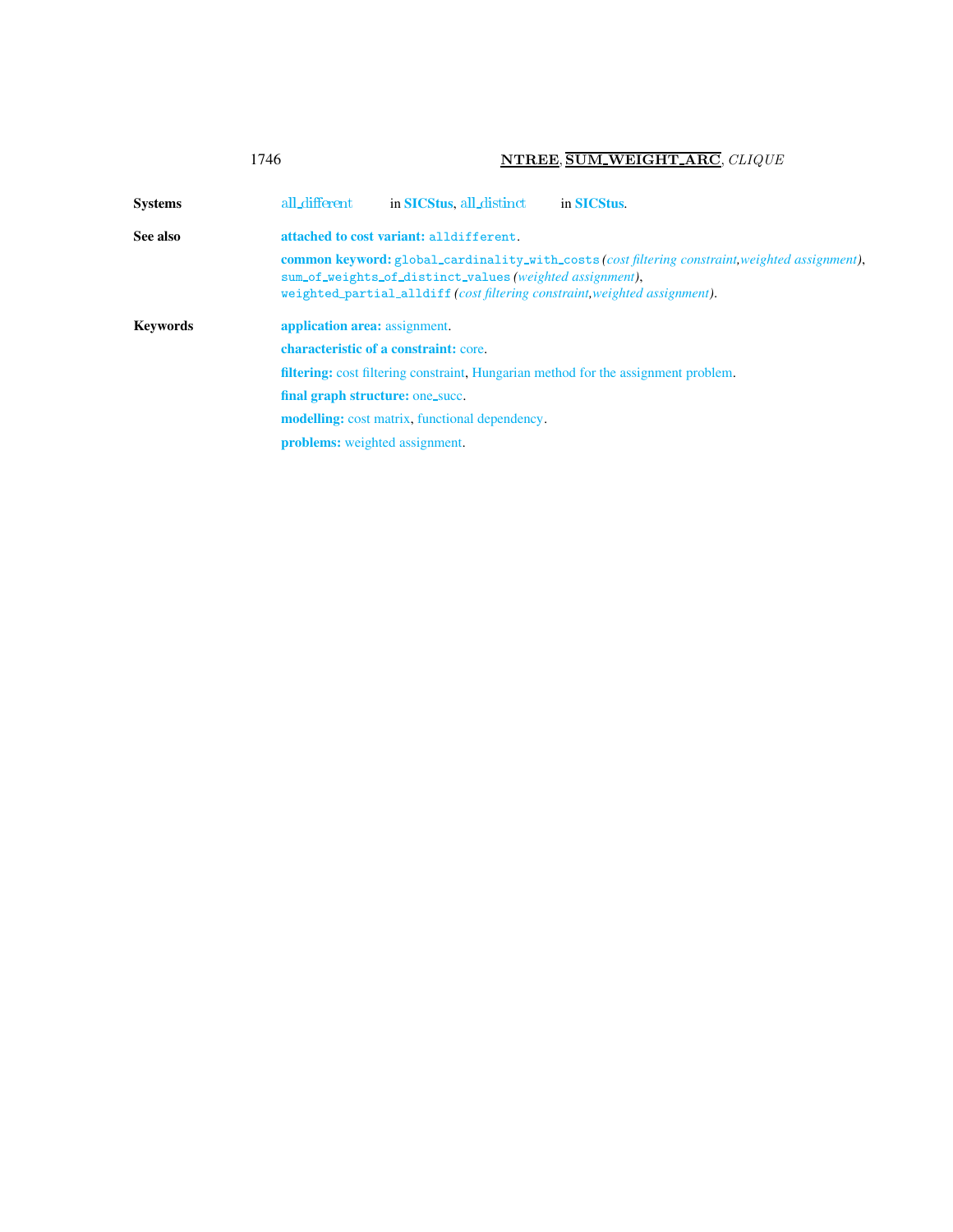## <span id="page-3-0"></span><sup>20030820</sup> 1747

| Arc input(s)         | VARIABLES                                                                                                                                                                                                                                  |
|----------------------|--------------------------------------------------------------------------------------------------------------------------------------------------------------------------------------------------------------------------------------------|
| Arc generator        | $CLIOUE \rightarrow$ collection(variables1, variables2)                                                                                                                                                                                    |
| Arc arity            | ച                                                                                                                                                                                                                                          |
| Arc constraint $(s)$ | $variables1.var = variables2key$                                                                                                                                                                                                           |
| Graph property(ies)  | $\bullet$ NTREE= 0<br>• SUM_WEIGHT_ARC $\left(\begin{array}{c} \text{MATRIX} \end{array}\right[\sum \left(\begin{array}{c} \text{(variables1-key - 1) *  VARIABLES} , \\ \text{variables1-var} \end{array}\right)].c\right) = \text{COST}$ |

**Graph model** Since each variable takes one value, and because of the arc constraint variables  $1 =$ variables.key, each vertex of the initial graph belongs to the final graph and has exactly one successor. Therefore the sum of the out-degrees of the vertices of the final graph is equal to the number of vertices of the final graph. Since the sum of the in-degrees is equal to the sum of the out-degrees, it is also equal to the number of vertices of the final graph. Since  $\textbf{N} \textbf{T} \textbf{R} \textbf{E} \textbf{E} = 0$ , each vertex of the final graph belongs to a circuit. Therefore each vertex of the final graph has at least one predecessor. Since we saw that the sum of the in-degrees is equal to the number of vertices of the final graph, each vertex of the final graph has exactly one predecessor. We conclude that the final graph consists of a set of vertex-disjoint elementary circuits.

> Finally the graph constraint expresses that the COST variable is equal to the sum of the elementary costs associated with each variable-value assignment. All these elementary costs are recorded in the MATRIX collection. More precisely, the cost  $c_{ij}$  is recorded in the attribute c of the  $((i - 1) \cdot |\text{VARIABLES})| + j)^{th}$  entry of the MATRIX collection. This is ensured by the increasing restriction that enforces that the items of the MATRIX collection are sorted in lexicographically increasing order according to attributes i and j.



Figure 5.570: Initial and final graph of the minimum weight alldifferent constraint

<span id="page-3-1"></span>Parts (A) and (B) of Figure [5.570](#page-3-1) respectively show the initial and final graph associated with the Example slot. Since we use the SUM WEIGHT ARC graph property, the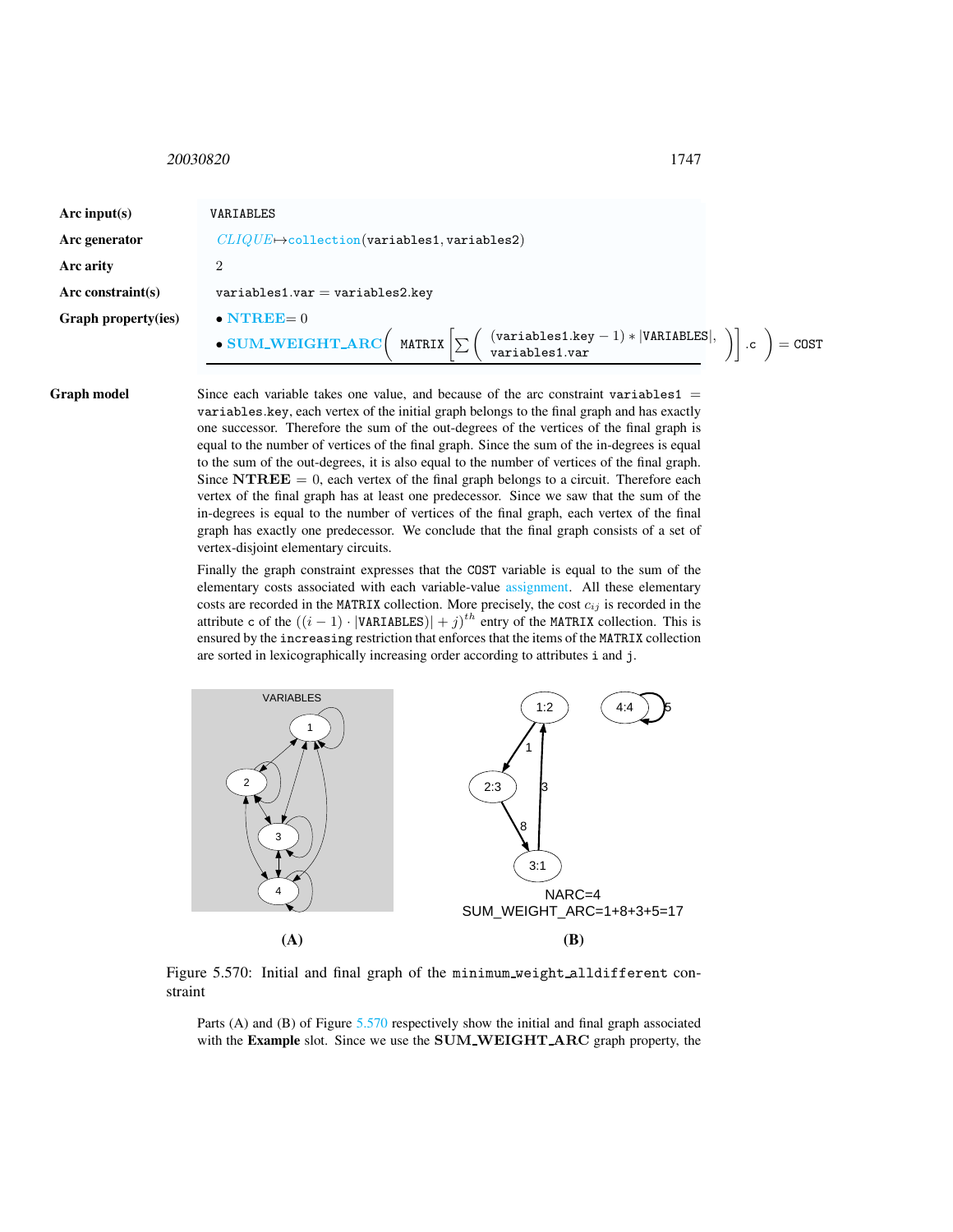arcs of the final graph are stressed in bold. We also indicate their corresponding weight.